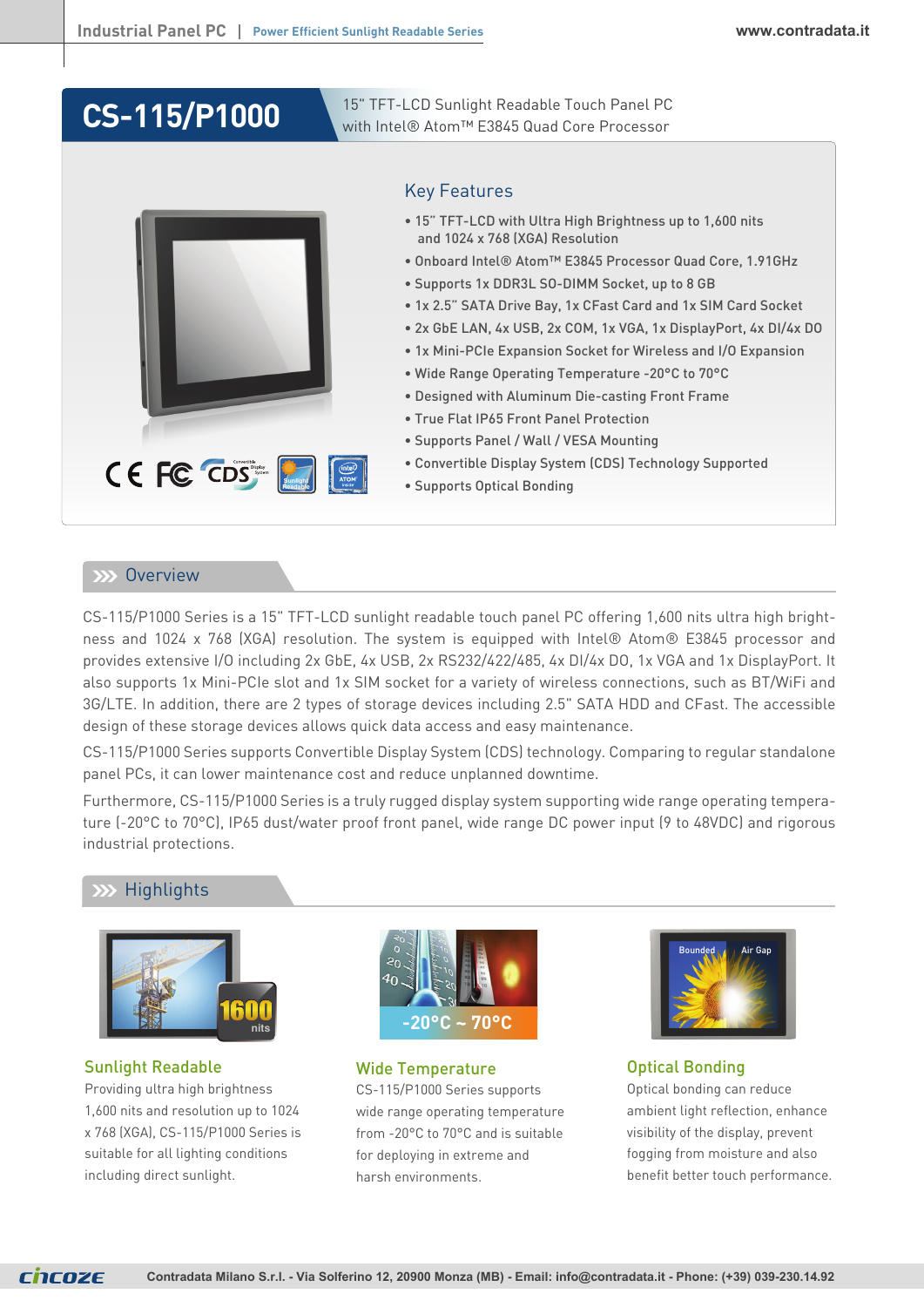# XX Specifications

#### **Display**

- LCD Size: 15" (4:3)
- Max. Resolution: 1024 x 768
- Brightness (cd/m2): 1600
- Contrast Ratio: 800 : 1
- LCD Color: 16.2M
- Pixel Pitch (mm): 0.297 (H) x 0.297 (V)
- Viewing Angle (H-V): 160 / 160
- Backlight MTBF: 50000 hrs (LED Backlight)

#### Touch

• Projected Capacitive Touch

#### Processor System

• Onboard Intel® Atom™ Processor E3845 Quad Core, 1.91 GHz with AMI 64Mbit SPI BIOS

#### Memory

• 1x 204-Pin SO-DIMM DDR3L 1066/ 1333MHz (un-buffered and non-ECC), max. up to 8GB

#### I/O Ports

- 1x VGA
- 1x DisplayPort
- 1x USB 3.0
- $3x$  USB 2.0
- 2x DB9 for COM1~2, Support RS232/422/485 with Auto Flow Control
- 1x Line-out
- 1x Mic-in
- 1x Power Switch
- 1x Reset Button
- 1x AT/ATX Switch

### Digital Input & Output

- 4x Digital Input (Source Type)
- Input Voltage (Dry Contact): Logic 0: Close to GND
- Logic 1: Open
- Input Voltage:
- Logic 0: -3V(Min/ D1 to COM+)
- 4x Digital Output
	- Supply Voltage: 5~30 VDC
	- Sink Current: 580mA Max
- $-$  DIO Max $\cdot$  30V

#### **Expansion**

- 1x Full-size Mini PCIe Socket for Wi-Fi / GSM / Expansion Module
- 2x Universal I/O Brackets [CS-115C/P1001E]

#### Other Features

- Watchdog Timer: Software Programmable Supports 1~255 sec. System Reset
- Audio: AMP 2W + 2W (Internal Speaker)
- OSD Function: LCD On/Off, Brightness Up/Down

#### Ethernet

• 2x Intel® i210-AT GbE LAN Port, Support Wake-on-LAN and PXE

#### Storage

- 1x External 2.5" SATA Drive Bay
- 1x External CFast Socket
- 1x External SIM Card Socket

#### Power

- Support AT, ATX Mode
- 1x 3-pin Terminal Block Connector with Power Input 9~48VDC
- 1x Optional AC/DC 12V/5A, 60W Power Adapter

#### Physical

- Dimensions (WxDxH, mm): CS-115C/P1001: 408 x 312.4 x 68 mm
	- CS-115C/P1001E: 408 x 312.4 x 90.5 mm
- Weight: CS-115C/P1001: 5.7 kg CS-115C/P1001E: 5.9 kg
- Front Panel Construction: Flat Rugged Aluminum Die-casting Bezel
- Mounting: Panel / Wall / VESA Mounting

#### Environment

- Operating Temperature: Ambient with air flow: -20°C to 70°C (with Industrial Grade Peripherals)
- Storage Temperature: -20°C to 70°C
- Relative Humidity: 90% RH @ 40°C (Non-Condensing)
- Shock: Operating, 15 Grms, Half-sine 11 ms Duration (w/ SSD, according to IEC60068-2-27)
- Vibration: Operating, 1.5 Grms, 5-500 Hz, 3 Axes (w/ SSD, according to IEC60068-2-64)
- IP Level: IP 65 Compliant Front Panel
- EMC: CE, FCC Class A

#### **Protection**

- Reverse Power Input Protection
- Over Voltage Protection: 51V
- Over Current Protection: 20A
- ESD Protection: +/-8kV (air), +/-4kV (contact)
- Surge Protection: 3kW

### Operating System

- Windows® 10
- Windows® 8.1
- Windows® 7

### Certification

- 
- 

- CE
- FCC Class A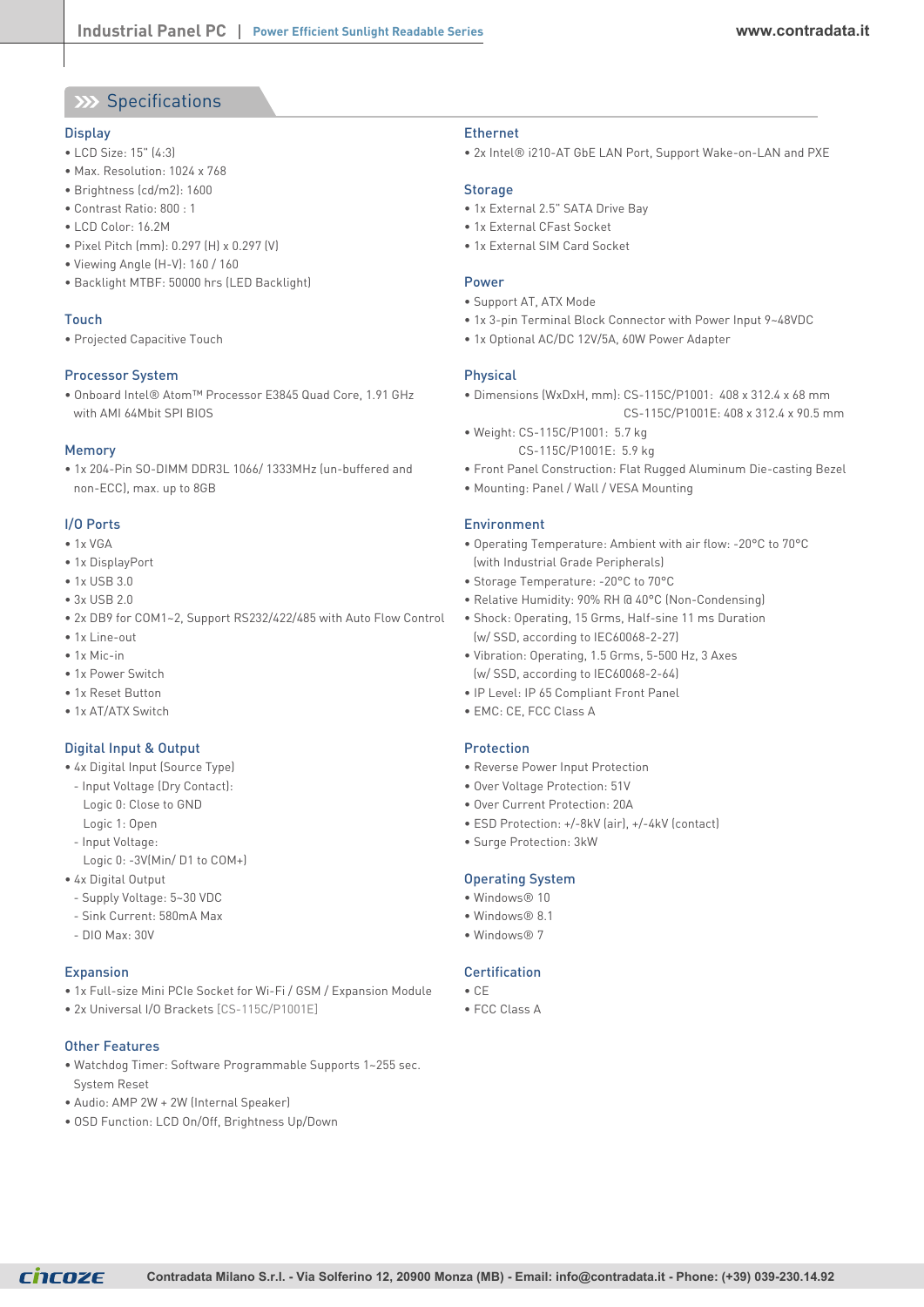# External I/O Mechanical Layout





ChCOZE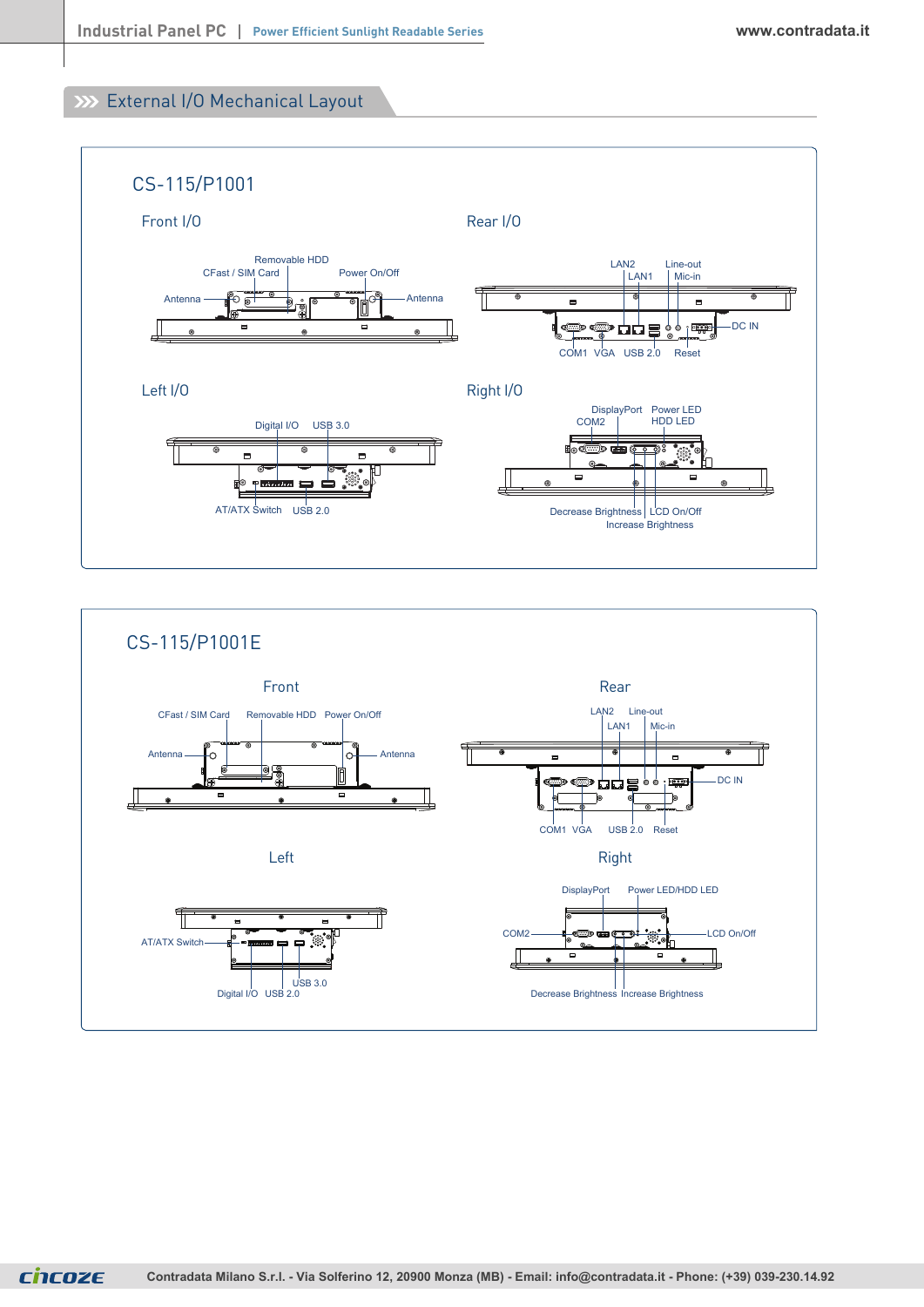**XX** Dimensions





**CNCOZE Contradata Milano S.r.l. - Via Solferino 12, 20900 Monza (MB) - Email: [info@contradata.it - P](mailto:info@contradata.it)hone: (+39) 039-230.14.92**